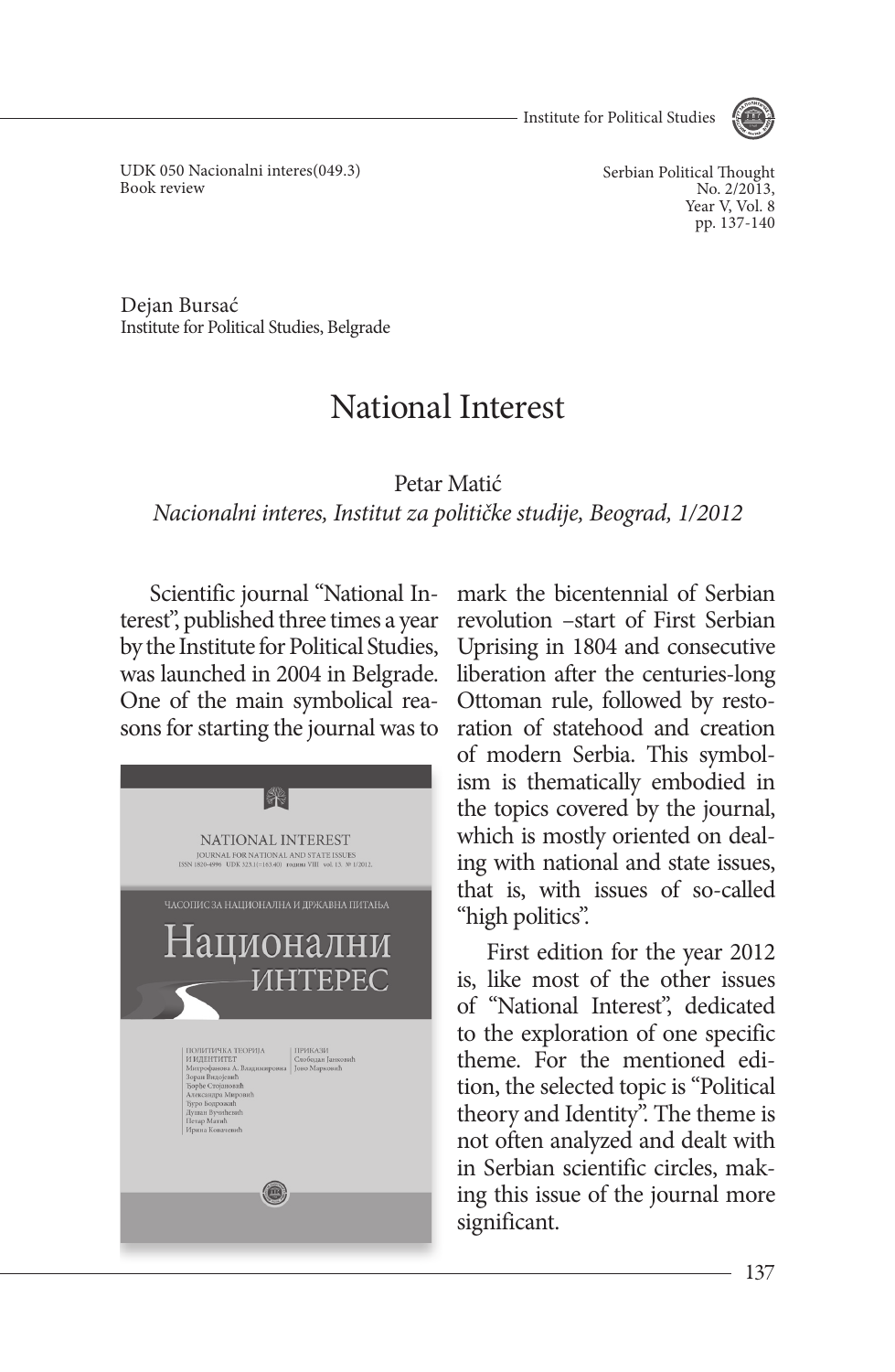**SERBIAN** POLITICAL **THOUGHT** 

Opening article, titled "The Crisis of the National State in the Age of Globalization", is authored by Anastasia Vladimirovna Mitrofanova, Head of the Centre for Euroatlantic Research on the Diplomatic Academy of the Ministry of Foreign Affairs of Russian Federation and professor at the Russian State University for Humanities (RGGU). The author explores connections between political disintegration and economic integration, with special reference to the period following the end of the Cold war. Article starts with intriguing discussion on the genesis of globalization process, and continues with an overview of mechanisms of disintegration models visible in certain national states. Mitrofanova specifies two different models of disintegration: the first being contained in economic integration, which leads to the impoverishment of unprepared nations. Subsequently, the situation of economic despair creates a fertile ground for resurfacing of ethnic and religious differences and conflicts. The second model consists of pure political integration of smaller (poorer) states in supranational or transnational formations, where the decision making process is simply transferred to higher, non-national instances, in that way weakening the national state by cancelling its sovereignty.

Author examines both models on the examples of historical and current processes visible in eastern parts of the European continent: especially on the examples of creation and dissolution of multinational federations like Socialist Yugoslavia and the Soviet Union. In the engaged attempt to preclude the "apocalyptical" consequences of seemingly unstoppable globalization process, Mitrofanova presents several alternative solutions. Starting with the claim that ethnic and religious conflicts, especially in Eurasian political space, cannot be completely explained by Huntingtonian model of inherited civilization clashes, she finds the key reasons for these conflicts to be economic in their causes, with cultural component being only a secondary cause, merely a byproduct of economic developments. Therefore, it is necessary to find more humane alternatives to globalization, in order to correct these byproducts. These corrections, according to Mitrofanova, must be shaped in a model which would include all those who feel excluded in the global processes, taking their specific needs in consideration. One of the possible solutions is so called new regionalism, i.e. evolution of a number of regional organizations, as a way of avoiding the global domination currently imposed by the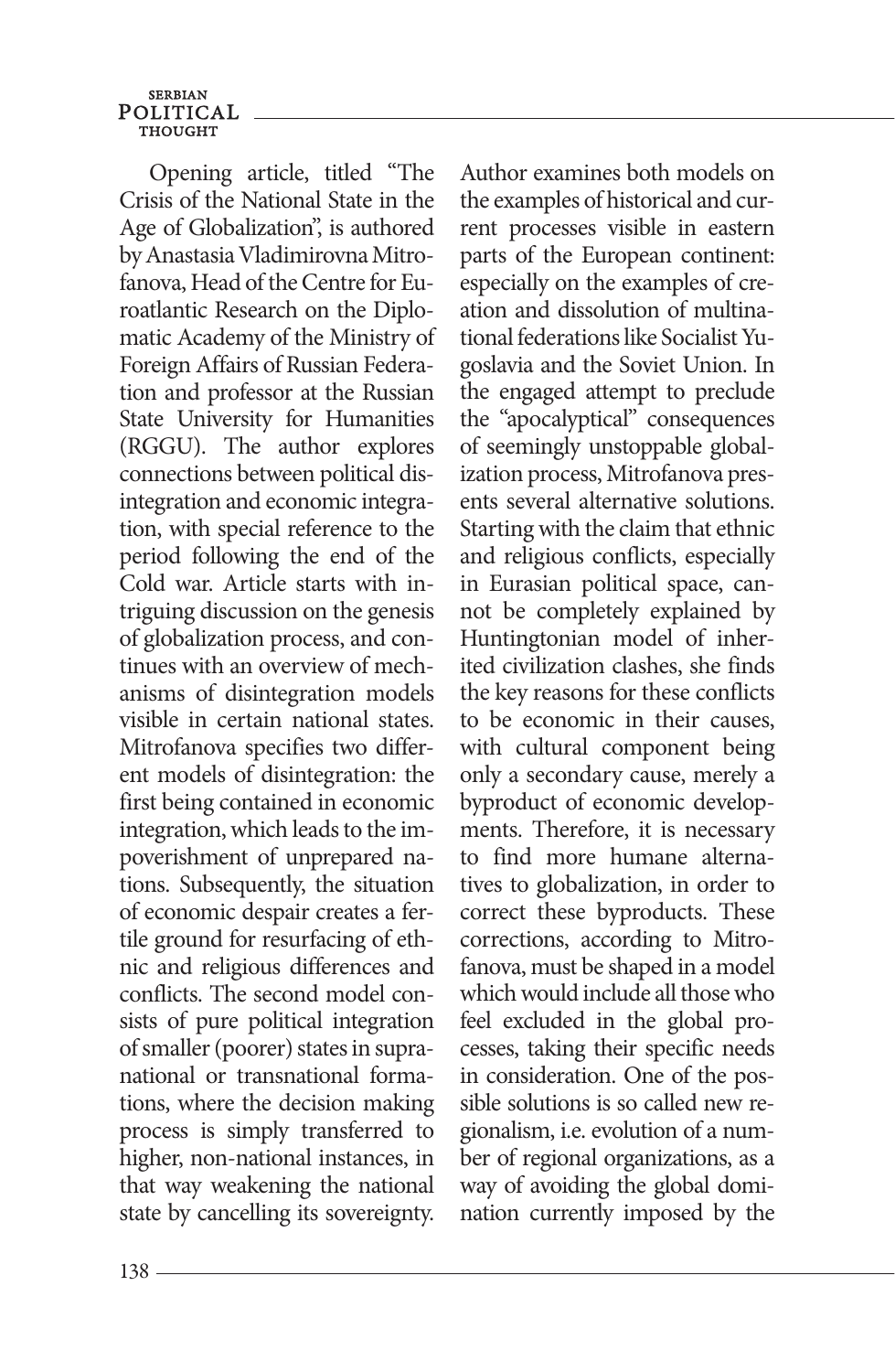globalization from one political center, which she finds extremely harmful.

The article authored by the Institute for Political Studies' Đorđe Stojanović deals with different conceptual approaches to the phenomenon of patriotism. The author analyzes key elements and extreme positions of patriotism, with special regard to the relation between particularism and universalism in the practical manifestations of patriotism. Extremely significant for researches, this article provides a detailed overview of authors and theories concerning patriotism. Moreover, the author claims that, among other things, patriotism is not inevitably concerned with history, thus addressing only the past, but can also be a force for the future, especially when containing the part of liberal core values. This is peculiarly true in the context of republican patriotism and republican morale of loyalty, where patriotism is considered as a voluntary commitment to the nation of citizens. This cosmopolitan patriotism, or even liberal nationalism, implying the respect of every particularity and avoiding ideological one-sidedness, stands out from ethnical components of patriotism in the strict sense. Author concludes the article with an interesting debate on the possible positions of patriotism in today's

world, finding that place in the conflict between "blind" and constructive versions of patriotism, and placing it in the function of establishing the democratic selfgovernment.

"Significance and Sustainability of National Identity within Modern Globalization and Integration processes" is a title of article written by Aleksandra Mirović. It provides significant definitions of globalization, partially defined in the context of denationalization and deethnification of modern societies, which is especially visible in the process of transnational or supranational integrations, one of them being the European Union. In this regard, the author examines the possibilities for creation of common European identity, correlating it with the universal values and inclusive nature of western democracies. Furthermore, the author emphasizes bitter lections drawn from the former Yugoslav area and the supposed creation of Yugoslav identity, regarding in particular to the modern divisions in Serbian society. Namely, she identifies the inherited social cleavage between conservatives and nationalists on one side, and liberal and civil-oriented on the other. Analysis of this cleavage conveniently introduces the text coauthored by Dušan Vuicević and Petar Matić, dealing with